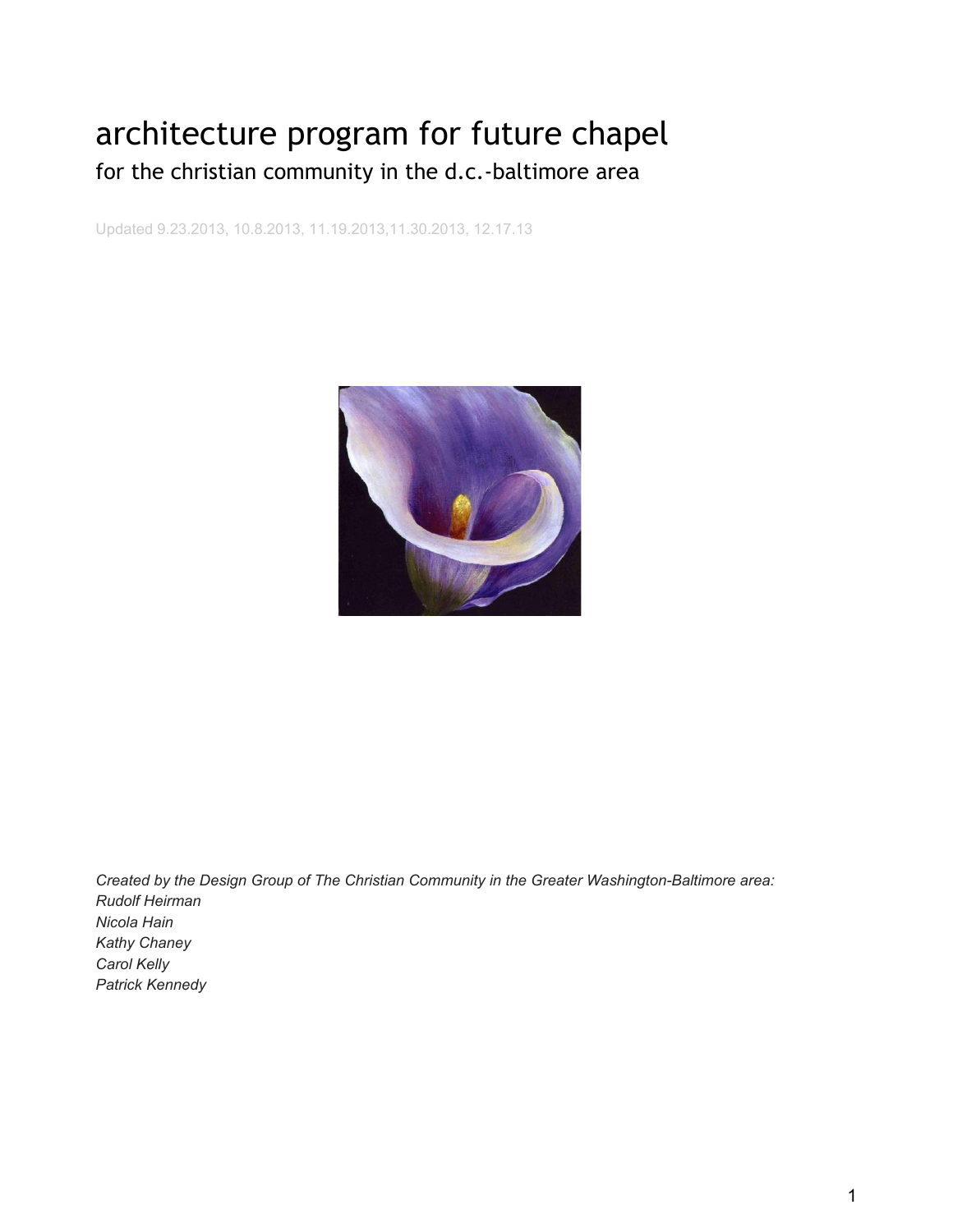# TABLE OF CONTENTS

| Images and Gestures of the Building                 | $\overline{\mathbf{3}}$ |
|-----------------------------------------------------|-------------------------|
| <b>Artistic Qualities and Questions of Approach</b> | 4                       |
| <b>Project Budgetary Guidelines</b>                 | 5                       |
| <b>Landscaping Program</b>                          | 6                       |
| <b>Architectural Program Elements and Details</b>   | 7                       |
| General Requirements, Parking, Walkway              | $\overline{7}$          |
| <b>Building Addition Upper Level</b>                | 8                       |
| Entry, Bookstore Social Space                       | 8                       |
| Sanctuary                                           | 9                       |
| Vestry/Sacristy                                     | 10                      |
| Music/Theater/Puppet Plays                          | 11                      |
| <b>Building Addition Lower Level</b>                | 12                      |
| <b>Consultation Room</b>                            | 12                      |
| Antevigil, Vigil, Kitchen                           | 12                      |
| Laundry, Bathrooms, Children Area, Support Spaces   | 13                      |
| <b>Existing Building Present Office Upper Level</b> | 14                      |
| <b>Church Office</b>                                | 14                      |
| Priest Office, Guest Room, Existing Bathroom        | 14                      |
| <b>Existing Building Present Office Lower Level</b> | 15                      |
| Youth, Bathroom, Kitchenette                        | 15                      |

*cover art: "Lavender Calla Lily" by Tracey Harrington-Simpson*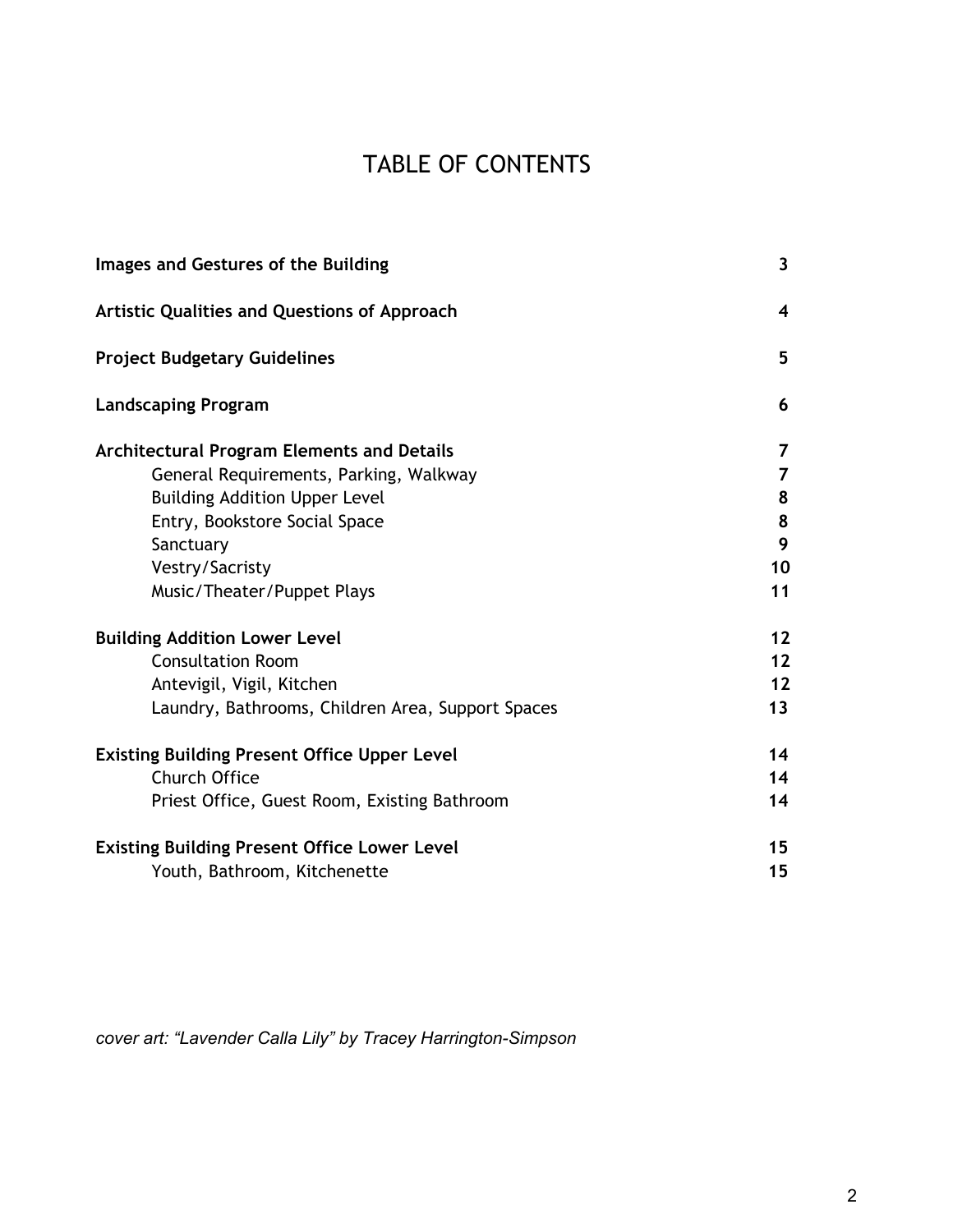# **Images, Gestures and the Spirit of the Building**

The overarching or guiding image for our work emerged out of a deep conversation about the time and place in which we live. The busyness and hectic "rush" hour of the work-day world in the D.C. area is so poignantly visible, audible and palpable at our site on Colesville Road. The beltway itself is right up the road, and all of us know so many individuals who have the daily, near constant experience of being overwhelmed, of "drowning" under their to-do lists, of doing all they can to "keep their heads above water."

We then ask: What does our work in the Christian Community bring in response to this reality? How will our site and the chapel we build work with these powerful forces that can so easily lead to anxiety and a sense of being overwhelmed? Asking these questions allowed the spirit of this future chapel to emerge on its own. The work is to create a counter-stream to this hectic pace and energy, to follow what the central worship service in The Christian Community does: creatively carve out the space for inner devotion, reverence, quiet concentration and subtle transformation that leads to an experience of peace  $-$  in community. One image that came was of a river and its eddy-- the counter stream. To create an eddy of creative peace within the flow of an ever-hectic culture.

The second image was creating a space for the One who calmed the raging forces of the storm out on the waters,

They went to him and woke him up, shouting, "Master, Master, we are perishing!" And he woke up and rebuked the wind and the raging waves; they ceased, and there was a calm.  $\sim$ (Luke 6:24)

In addition to this spirit of gentle power and centeredness, our site and chapel should lead us to be rejuvenated, strengthened and inspired to *re-enter* the stream of life. We wish to create a place that leads to an experience of inner peace, not as a refuge or retreat, but as a foundation for true freedom and a wellspring of creativity.

A third image has been a source of real inspiration in terms of the *form* of this future chapel: the Calla Lily. Its free, flowing form, range of color; its harmony between creating inner space while at the same time reaching up and out to the world around; its lack of a 'fixed' geometry and its gentle beauty all speak of the form elements we see connected to the future site.

Above all we are called to build a sacred space in which the earth, the community, the human being and the higher, divine forces of the universe can come into a new union and harmony.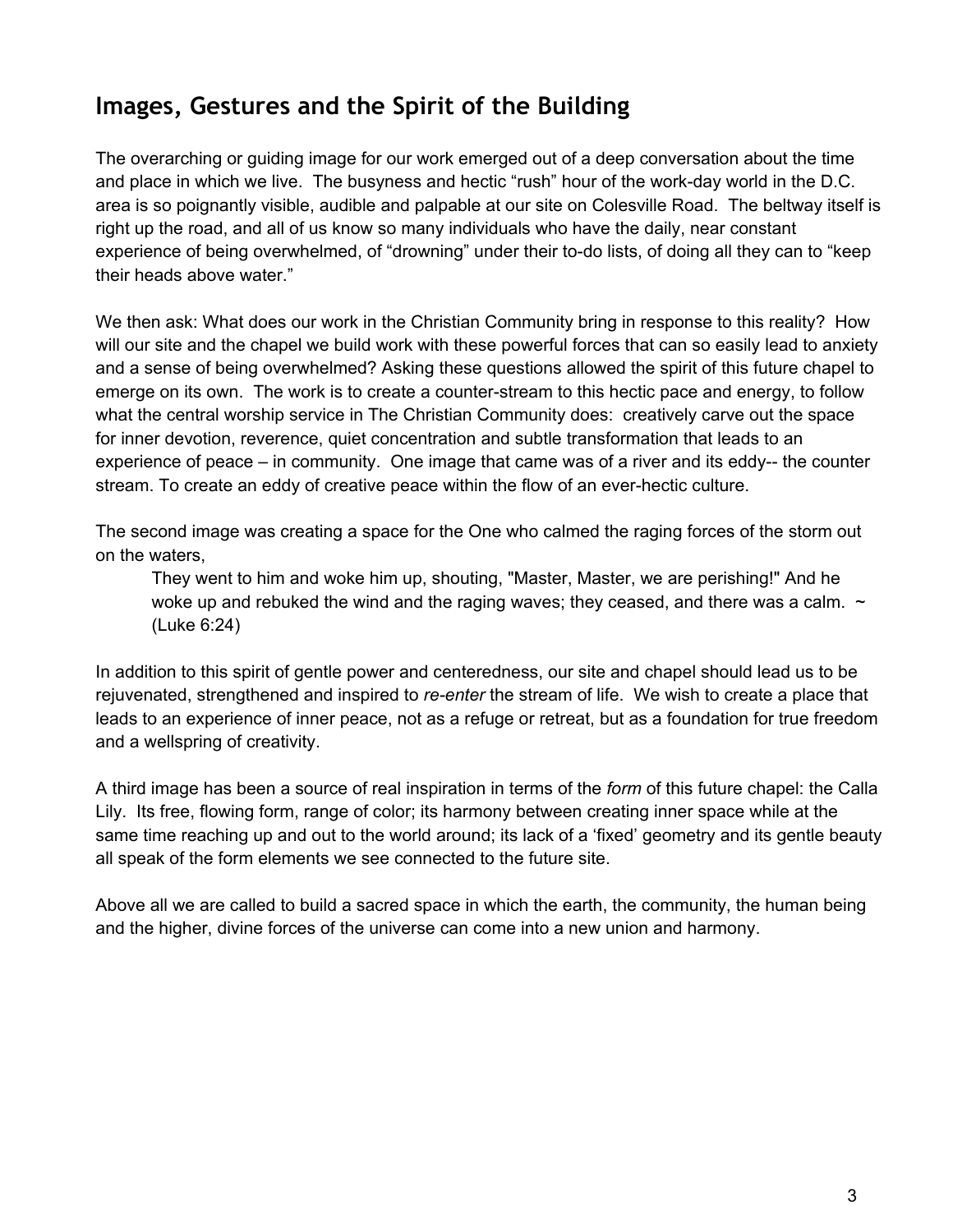# **Artistic Qualities and Questions of Approach**

#### *Our Design Group's Process and Approach*

As part of our Design Group work, we had the opportunity to imagine and talk about the artistic qualities essential for our proposed chapel and community spaces. In beginning this process, we focused on general structural elements and materials, and how these might be used to create a beautiful interior space and a building with presence and integrity. We looked at many examples of how Christian Community congregations throughout the world have designed and built sheltering spaces within which to hold the sacraments and congregational community. As we deepened our own discussion, however, we came to grasp the great importance of considering the sacred intention of this chapel as a living entity and process, inviting and awaiting our imaginative engagement. When a human being encounters a powerful work of art, the individual stands poised in a dynamic balance of interaction with the artist's created image and implicit message. How might we attempt to bring this soulful and life-filled interplay to our own design conversations around the experience of approaching and being within our chapel building? What might the space itself ask of those within it? As we imagined ourselves in these as yet undefined places, our conversations became meditative and phenomenological in approach. We contemplated visual, aesthetic, and even functional and practical elements in a qualitative and experiential way. Knowing that the clarity of our own vision may help to inform the work to follow, we gathered our thoughts around specific aspects of a created space and structure, while maintaining a sense of possibility and openness to the means used to achieve them.

#### *Essential Qualities for Different Aspects of the Project:*

Materials—Aliveness, depth, integrity of materials, human hand apparent in the craftsmanship. Reclaimed and re-enlivened materials transformed by new use.

Space—A chapel that reverently holds changing light/darkness, sound/silence, openness/enclosure, horizontal/vertical, sense of order/sense of mystery. Warm, welcoming and flexible community spaces both large and small, open or enclosed to suit function, connected to natural world through access, windows, natural light. Consideration of physical location, including geographic/topographical space.

Time— a building that itself reveals a vision of a path opening up to the future but with elements that honor the history and tradition of Christian Community sacred architecture as well as the history and chronology of local congregation, surrounding local community and wider culture.

Process – How we work together, organically unfolding the project connected to the life of the congregation and with the input of the priests and design group members.

Movement—Natural flow and transition, "breathing spaces" moving between levels, spaces, and outer to inner. Configurations manifesting organic forms and patterns. Sensitivity to quality of movement dependent on area.

Mood—Awareness of the soul quality of spaces, including transition spaces. Spaces that anticipate the dynamic interplay between perceived aspects of the space and the human perceiver.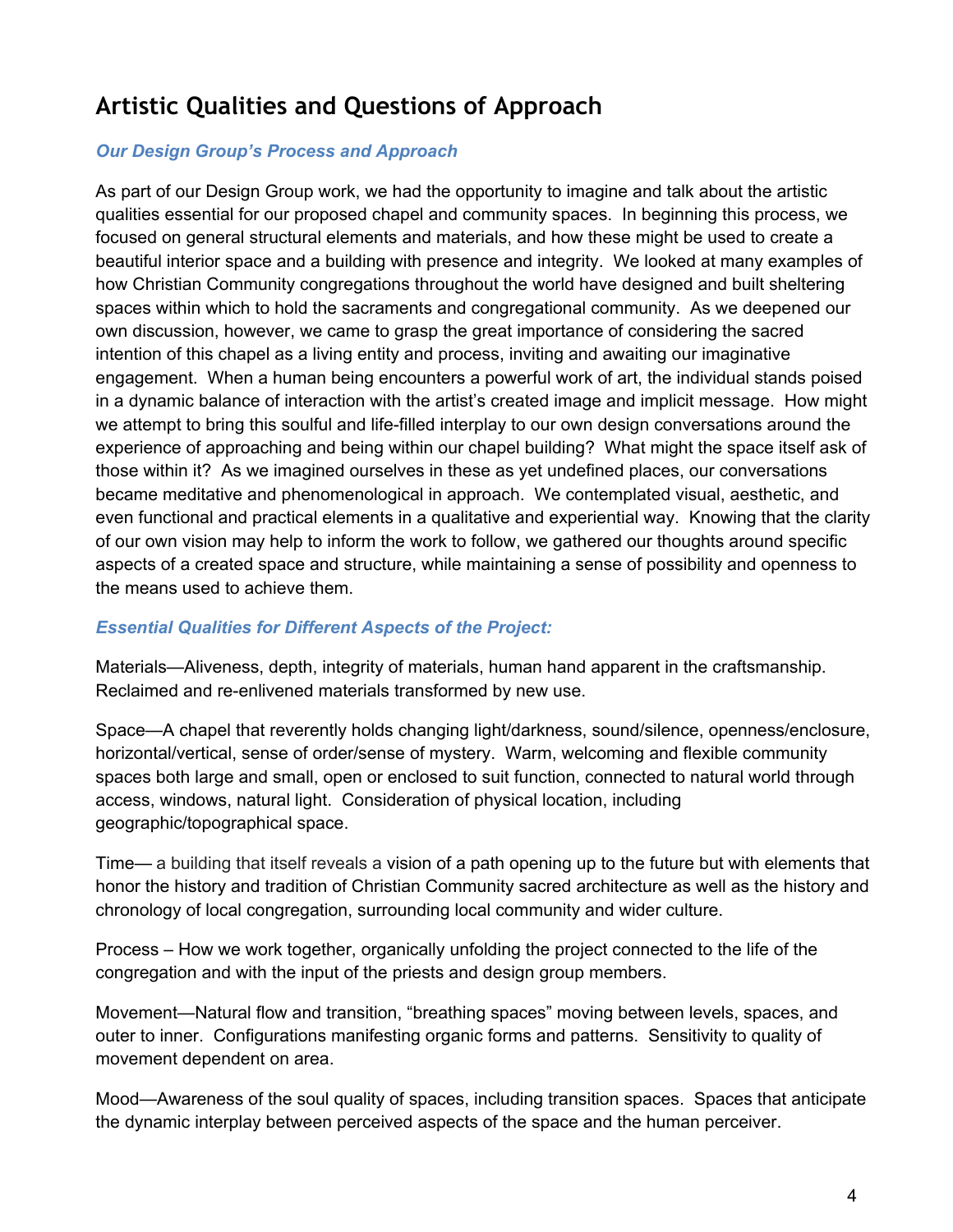# **Project Budgetary Guidelines**

| Budgetary Goal for Chapel and Site Construction: | 950.000 |
|--------------------------------------------------|---------|
| Total Funds Already Available                    | 450,000 |

#### *Building/Site Components:*

- 1. Site Preparation, Stormwater management, Parking
- 2. Landscaping
	- a. walkways
	- b. planting/raingarden
	- c. water feature
- 3. Building
	- a. Existing
		- 1) new design, changes
		- 2) upgrades/repairs
	- b. Addition (chapel)

#### *Professional Services:*

- 1. Architects
- 2. Engineers
- 3. Consultants (such as for acoustics)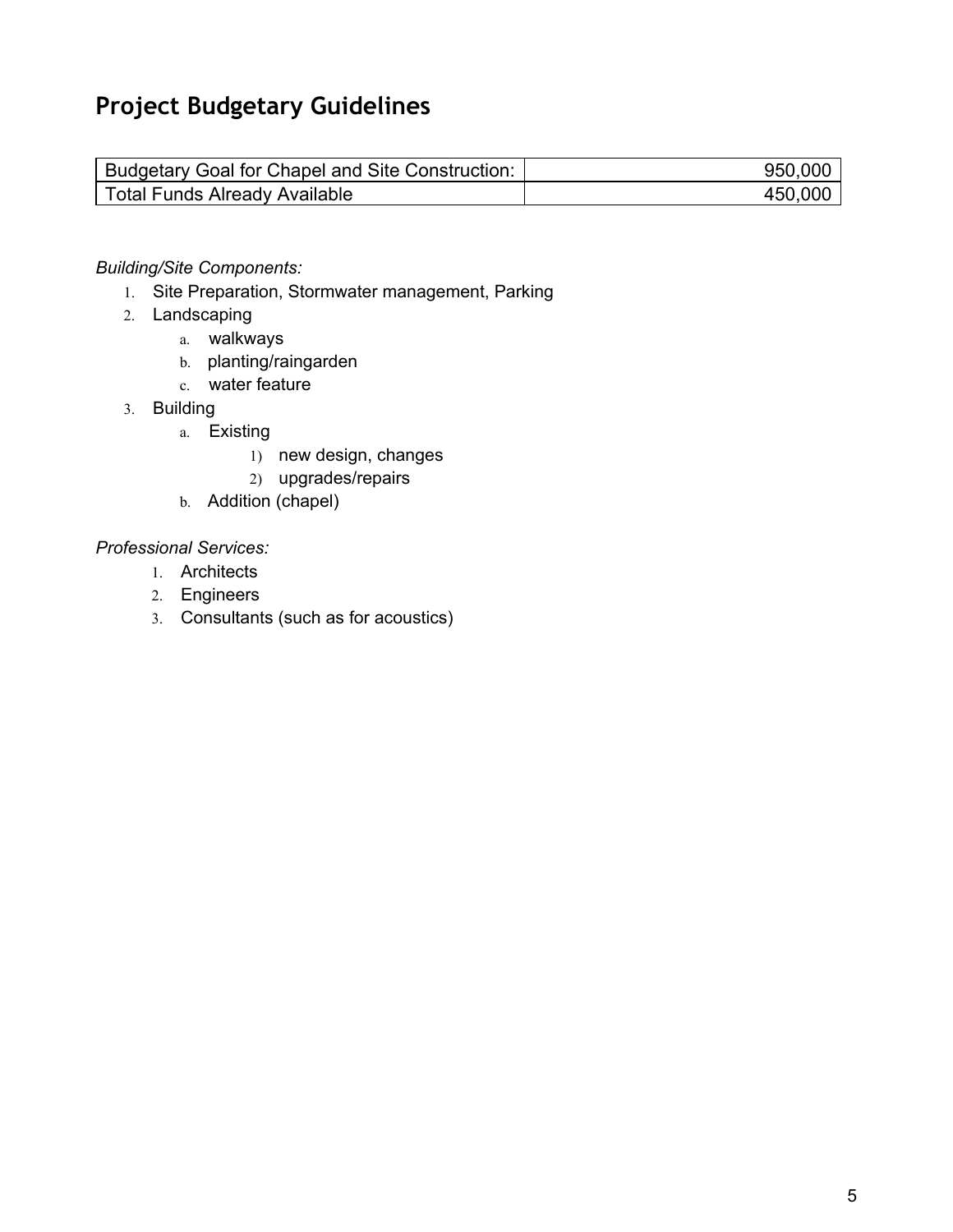# **LANDSCAPE ARCHITECTURAL PROGRAM**

Our gardens and natural environment on our property will speak to the world of the spirit of our community and its relationship to the earth. In addition, through the gardens and landscaping we give back to the community around us. For these and other reasons, the care and design of our site and gardens is an essential element of our overall design program.

### *General Requirements*

- 1. The relationship to the natural world is important. It is to be expressed not just with the building's siting and setting but also in how the exterior space is to be used, whether for gatherings or quiet contemplation.
- 2. The neighborhood/city should gain by what is created here by the building and the landscaping.
- 3. Landscape Design is to be based on the same approach and qualities as the building; they are to stand in harmony; the landscape architect is to be part of the team with the architect, engineers, builder and craftsmen.
- 4. To be conscious of the need to transition from the outer mood to the inner mood.
- 5. To create a path to the chapel that enables one to shed the daily concerns and to focus on the spiritual.
- 6. To be conscious of the water element and incorporate it into the feel of the landscape as well as the actual water element, perhaps as a flow form; to have creative solutions to drainage, i.e., storm water management, rain gardens, etc.
- 7. To create inviting, winding paths through the garden that are accessible to all.
- 8. To design with native plants in interesting combinations with cultivars for color and texture throughout the seasons, as well as habitat for insects and birds.
- 9. Good, attractive visibility from the fast-moving traffic is important.
- 10. To have a clear directional walkway to and from the front entry for the chapel building and the offices for all modes of transportation, whether car, bicycle or foot; handicapped accessibility is to be taken into account.
- 11. The existing trees are an important asset and are to be incorporated as much as possible; small trees could be transplanted.

### *Specifics (may overlap)*

- 1. Safe play area for young children
- 2. Gathering area for youths
- 3. Conversation area for small groups of adults
- 4. Meditative area
- 5. Overflow area for gatherings that can extend the interior social space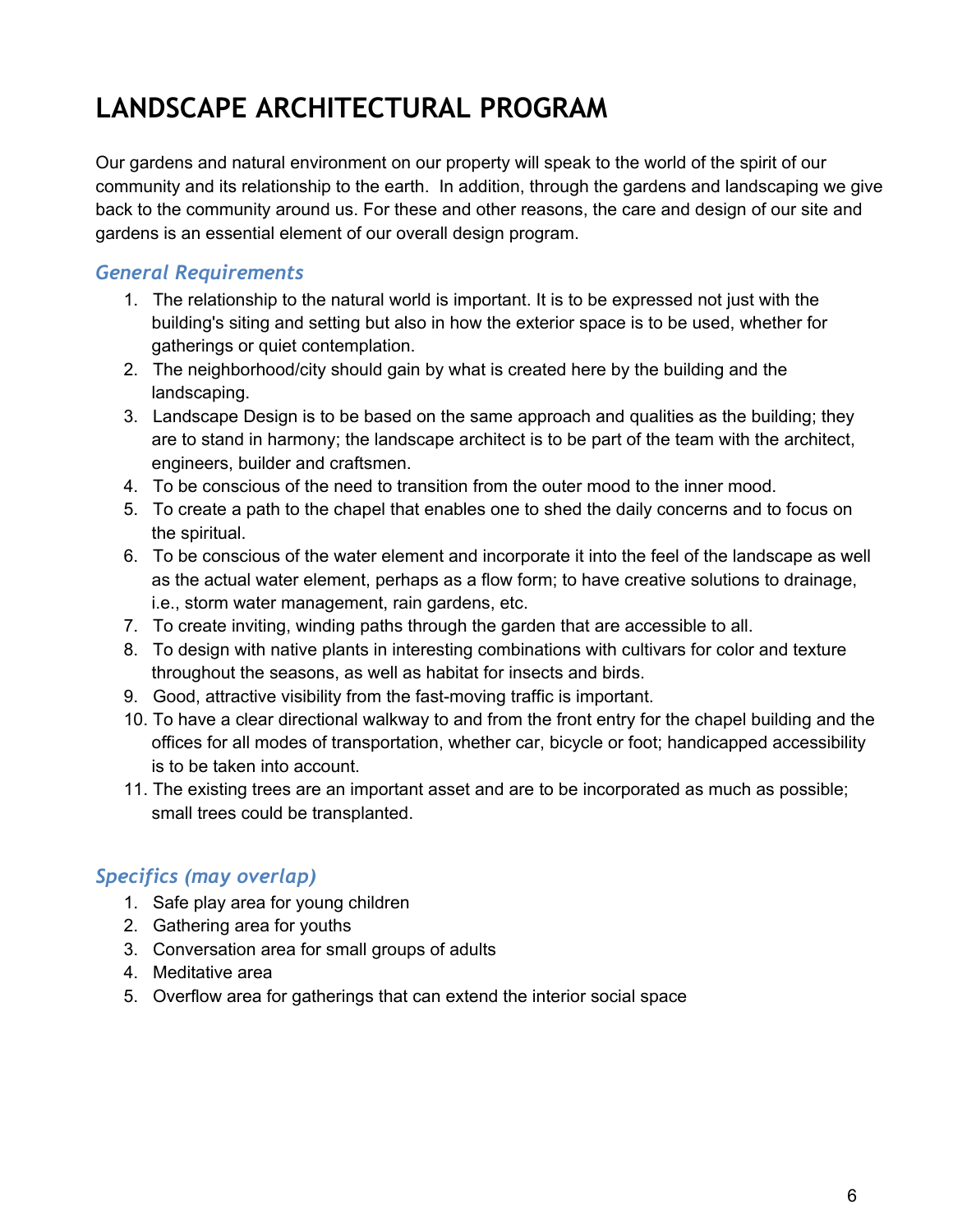# **ARCHITECTURAL PROGRAM ELEMENTS AND DETAILS**

### *General Requirements:*

- 1. The building needs to have a gesture of an eddy in swift flowing waters; to convey a spiritual presence that expresses our service.
- 2. The building needs to make a statement that is bold, designed in context with its location, both local, national and international *and* have an inviting gesture.
- 3. The building, as well as beautiful signs and banners, are to indicate exciting lectures, plays, concerts and art exhibits.
- 4. The building needs to express our care and attention to detail in form and quality.
- 5. The building needs to show honesty of materials, genuine details, excellent craftsmanship, as well as ease of maintenance.
- 6. The building and its materials are to be constructed so that they are in harmony with the earth and the planets, designed for minimized waste and use of energy.
- 7. Spaces need to be flexible, supporting multiple tasks and uses, and for not yet determined future needs.
- 8. The landscaping is to make a "layered" statement that can be understood by the fast moving traffic, then as one approaches closer, a gesture that is welcoming and also contains something of the sacred. This can include the roof as a "green roof".

## *Parking*

- 1. The parking lot itself will need to communicate that this is a unique place, in harmony with nature and leading to the sacred.
- 2. The parking material is to be pervious and to direct water to sustainable landscaping and, if needed, holding tanks.
- 3. There shall be a minimum of 22 parking spaces.
- 4. The parking area should be beautiful and welcoming, open, user-friendly with easy flow and separation of vehicular traffic and pedestrian walkways.
- 5. The entry/exit to/from the parking area should address safety concerns.

# *Walkway and Exterior Landscaping*

- 1. To have a clear direction to and from the front entry for the chapel building and the offices for all modes of transportation, whether by car, bicycle or foot.
- 2. To be conscious of the need to transition from the outer mood to the inner mood.
- 3. To create a path to the chapel that enables one to shed daily concerns and to focus on the spiritual.
- 4. To be conscious of the water element and incorporate it into the feel of the landscape as well as the actual water element, perhaps as a flow form.
- 5. To create inviting winding paths through the garden that are accessible to all.
- 6. A partially covered walkway for protection that also serves as a clear indicator for entry is to be considered.
- 7. The existing trees are an important asset and to be incorporated as much as possible; small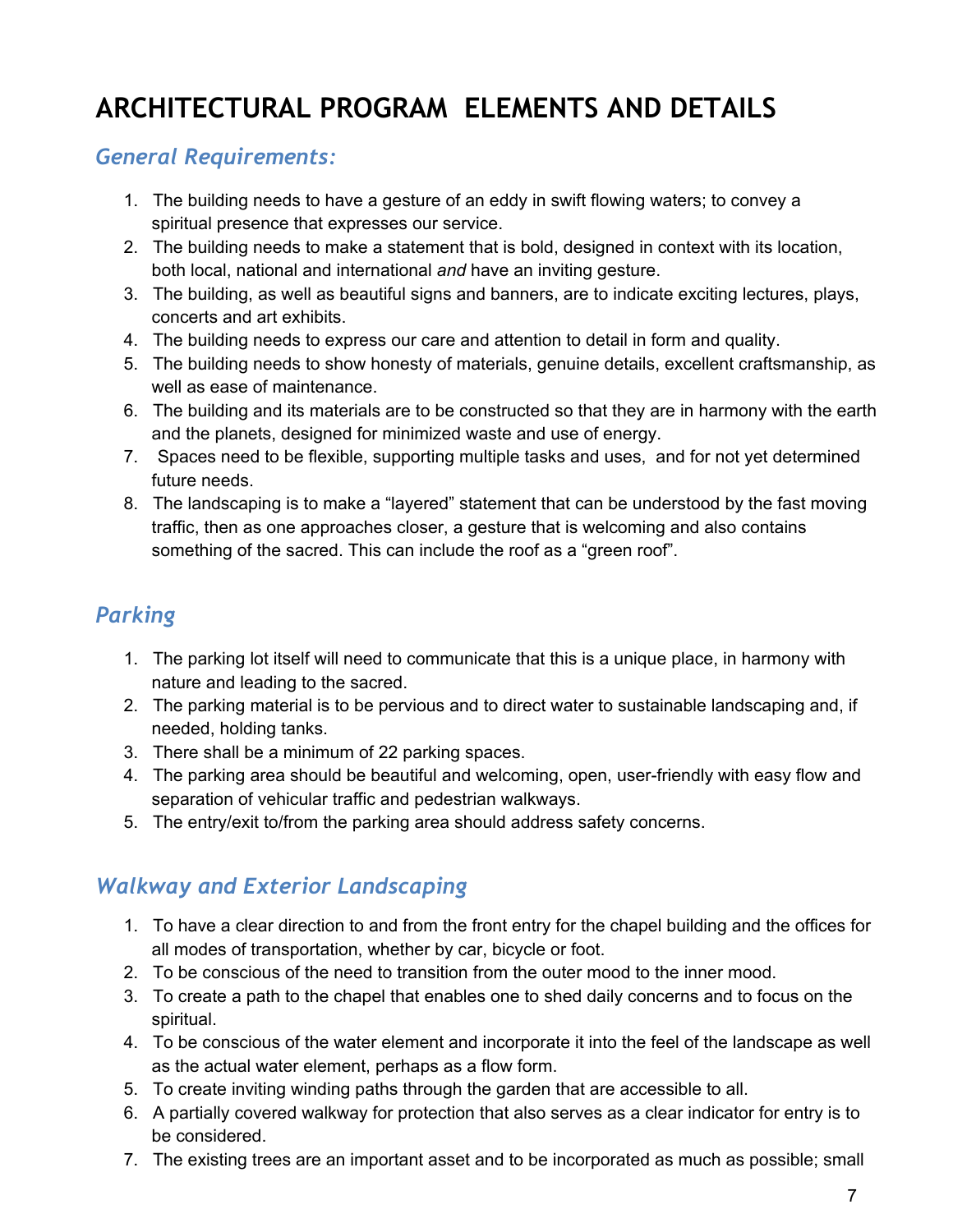trees could be transplanted.

- 8. The relationship to the natural world is important. It is to be expressed not just with the building's siting but also in how the exterior space is to be used, whether for gatherings or quiet contemplation.
- 9. The neighborhood/city should gain by what is created here by the building and the landscaping.

# **BUILDING ADDITION UPPER LEVEL**

## *Entry*

- 1. Exterior: welcoming; covered, with seating; invites a breathing moment, gives indication of who we are, clear entry indication and signage.
- 2. Interior Foyer:
	- a. the space should be inviting, light-filled, open, colorful and incorporate seasonal display/plants
	- b. transition space between public and private space to social room and others; space for people to adjust and gather themselves
	- c. leading space to social space and also easy and friendly handicapped access
	- d. the space should have clear, concise directional indicators
	- e. be a gallery space
	- f. should have adequate place for coats, umbrellas; a place to sit
	- g. easy access to bathrooms and consultation room
	- h. the space shall be sound insulated.

# *Bookstore/Cafe*

The possibility of incorporating such a space with some seating indoor and outdoor seating has been proposed.

# *Social Space*

- 1. The overall space shall be approximately 720 SF.
- 2. Its main functions are to accommodate community meetings, lectures, workshops, study groups and announcements after service; for festivals it also needs to have a "niche" for seasonal decoration, such as a Christmas tree, and be designed spacewise and acoustically for group singing.
- 3. It should also provide areas for private conversation and quiet space.
- 4. At the same time that is needs to be a gathering space after service, it also needs to be a transition space that allows those to leave quietly who do not wish any interaction.
- 5. It should also be designed so as to facilitate as much social interaction as possible.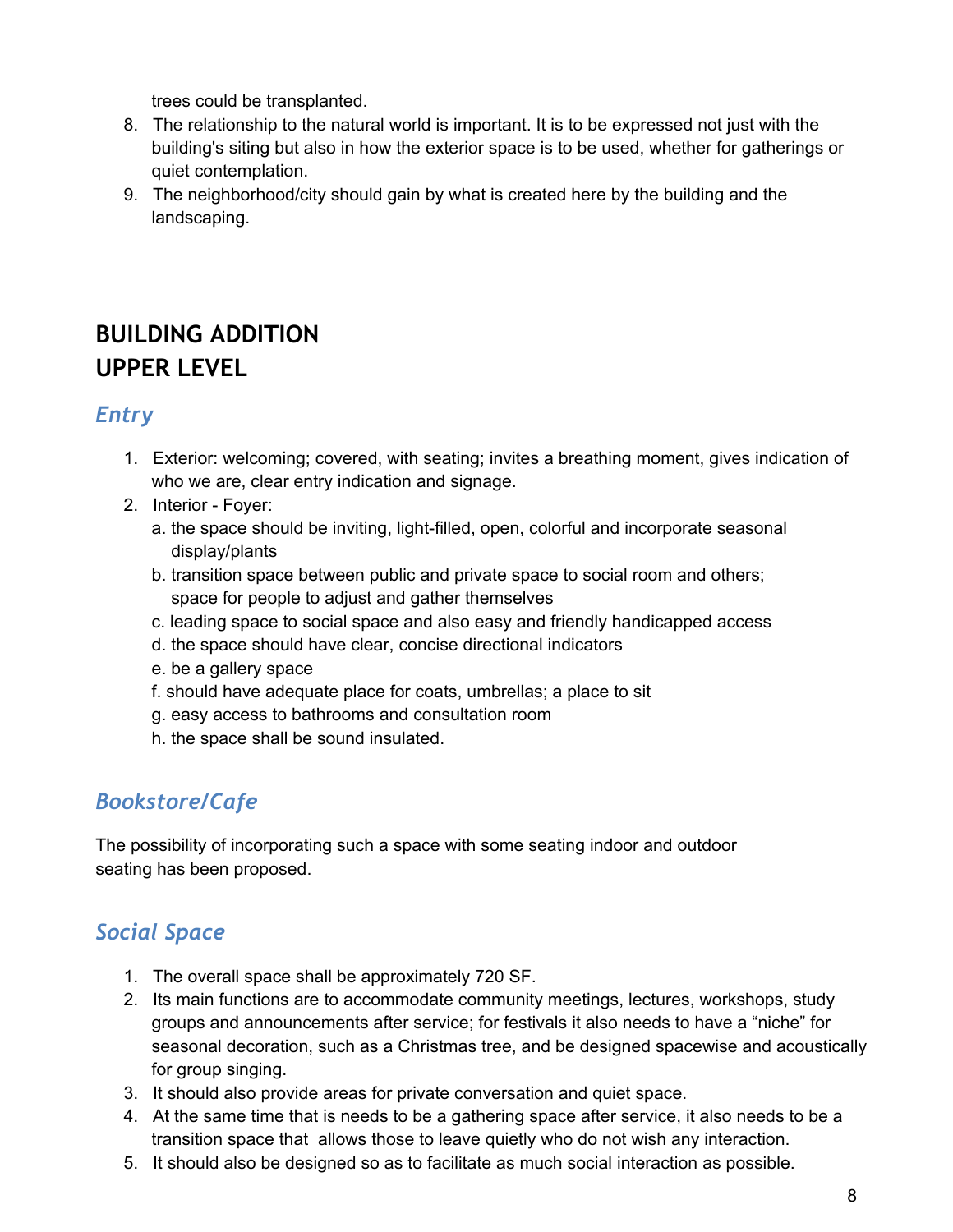- 6. It shall have views to and from the street it is important to have an open public face; i.e., to be visible from the street; to awaken curiosity and interest.
- 7. It shall also serve as an exhibition space/art gallery
- 8. It should provide much daylight from various angles.
- 9. It should incorporate a half "kitchenette" to serve hot and cold beverages, snacks for self-service (sink, small refrigerator, no cook plate, etc.), built-in filtered water dispenser, cabinets for tablecloths, napkins, dishware, etc.
- 10. It should also be comfortable for community meals (five 8-person tables or so)
- 11. It should incorporate a niche for a small library bookshelves; reading nook
- 12. Sufficient storage for chairs, tables, presentation material, music sheets and festival items.
- 13. There needs to be be an interior connection to the existing building.

### *Sanctuary*

#### 1. *The spirituality of the sanctuary*

Essential to building the sanctuary will be careful collaboration and work between priest(s), design group members and the architect. Understanding how the inner meaning and intentions of the rituals and sacraments are supported and expressed in three dimensions will take considerable efforts. For now, we can let a first, simple picture stand for what happens in the sanctuary as it is expressed in space.

Where the altar is and where the sacraments are celebrated is the center of the life of the community. One way of describing what takes place is as follows: Quiet and attentive expectation is the mood before the service begins. First, the candles on the altar are lit. Music resounds. A priest and two servers enter and the service begins. Carrying the chalice, the priest walks three steps up to the altar. There, almost all the activity and words are spoken during the service, with the priest facing the altar painting and altar wall just like the congregation; all face in one direction. There is a blessing energy that streams from the altar in the East towards the congregation in the West, expressed especially strongly when the priest periodically faces the congregation and says the greeting, "Christ in You". This stream of blessing that comes from the altar meets the devotional energy, attention and listening coming from the congregation. The meeting point of these two streams is the place of communion, the 'heart' of the chapel, in between altar area and congregational seating. At communion, both the priests and the congregation rise and move towards each other meeting in this heart-space in an act of giving and receiving and culminating in the words and experience of peace. Light, sound, color, space, height and depth, materials - every detail plays an essential role in creating a space in which such a sacred service can happen. Such a picture of what happens in the sanctuary must be complemented by personal observation and further, contemplative inquiry in order to get a sense for what will be needed.

#### 2. *Physical parameters of the sanctuary*

- A. All physical items such as lighting, color, shapes, entry, and materials shall support the ability to be attentive, mindful and focused on the sanctity at the altar. The quality of the space needs to be meditative. All items such as the altar space, location of the altar, design of the altar, steps, location and design of the lectern, and seating need to be studied in great detail.
- B. The size shall be a min 860 SF for the congregation; altar space is additional; it shall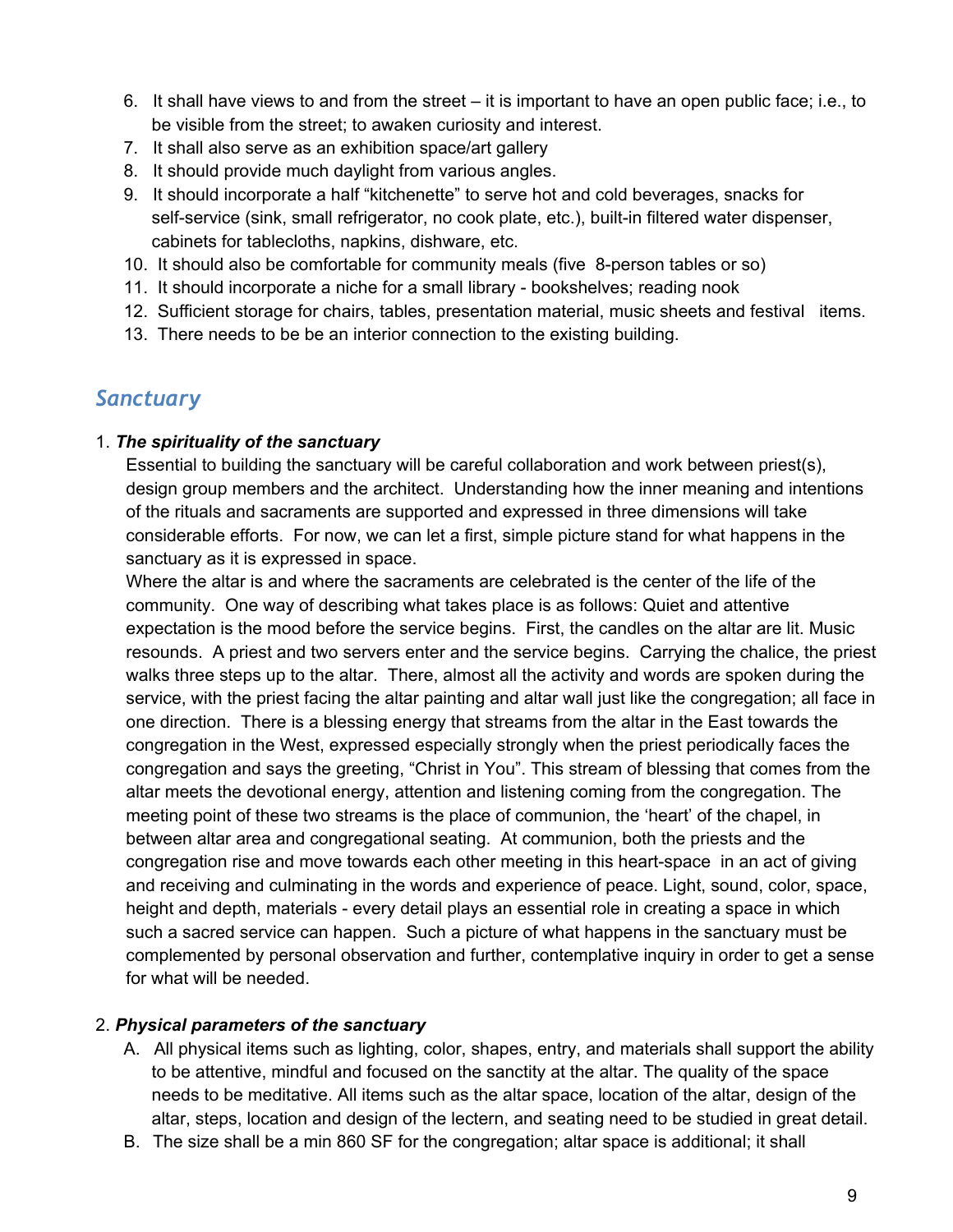accommodate  $80 - 120$  people, with  $5 - 20$  children at children service,  $30 + at$  adult service regularly attending. It will need to feel intimate and not empty when there is smaller attendance.

- C. The orientation to the cosmos  $N, W, E, S$  and the interplay of high and low spaces is of utmost importance (Altar in East)
- D. In the altar space, how the light is brought to the space through lighting the candles, the way flame, smoke, scent arises and moves up is to be considered. The wall we face – the shape and color experience related to darkness/time of the season shall be part of the design considerations. A discussion on how the altar painting is to be part of the wall is of significance.
- E. The question of lighting is to be studied. Not only the type of lighting, but diffuse, obscured or direct is important as well as quality, color, location and its direction. This includes natural as well as electric.
- F. Another very important aspect to be accomplished is the acoustical properties of the sanctuary. It needs to work very well for the spoken word as well as for music. It shall be a top rated acoustical space for small concerts both instrumental and singing. So well known that outside groups will want to perform here.
- G. The entrance to the sanctuary is also to be studied carefully both from the priest view facing the congregation as well as the congregation entering the space (most likely from the social space). It can be located on axis with the altar but can also be located on the side. There does not need to be a direct path to the entry door, but it does need to be clear. Ideally, the entry door shall be large and with hand-forged hardware to indicate the living element, i.e. the human spirit is alive in the entry.
- H. The connection to the vestry has to be subtle from the congregation's experience; i.e. no direct view into the vestry.
- I. It should be contemplative, supportive and practical from the priest and server perspective.
- J. The musicians area is to be studied for the type of instruments and space required as well as the number of musicians to be accommodated. Shall the area be raised is to be considered. The acoustic quality of the space is to be considered.
- K. Only chairs shall be used for the congregation to allow for most flexibility.
- L. HVAC must be quiet, comfortable, with no perceivable air movement.
- M. The flooring material can be wood or stone but must feel warm and be quiet when walking on it; it also has to be easily maintained.

# *Vestry/Sacristy*

#### *1. Vestry*

- A. The purpose of the vestry is storage of the vestments and dressing of the priests.
- B. The vestry shall have a direct entrance to the sanctuary, but it cannot allow view or light to come into the sanctuary; the door shall close quietly and with ease.
- C. Size can be approx 120 SF.
- D. The vestment storage needs to be designed for both daily, easy access and longer term storage. The storage for priest vestments and server vestments needs to be separate.
- E. It shall have a well thought through and studied storage system with drawers, 10'-12' of hanging storage, pull-out hanging rods, etc. as storage for antependia.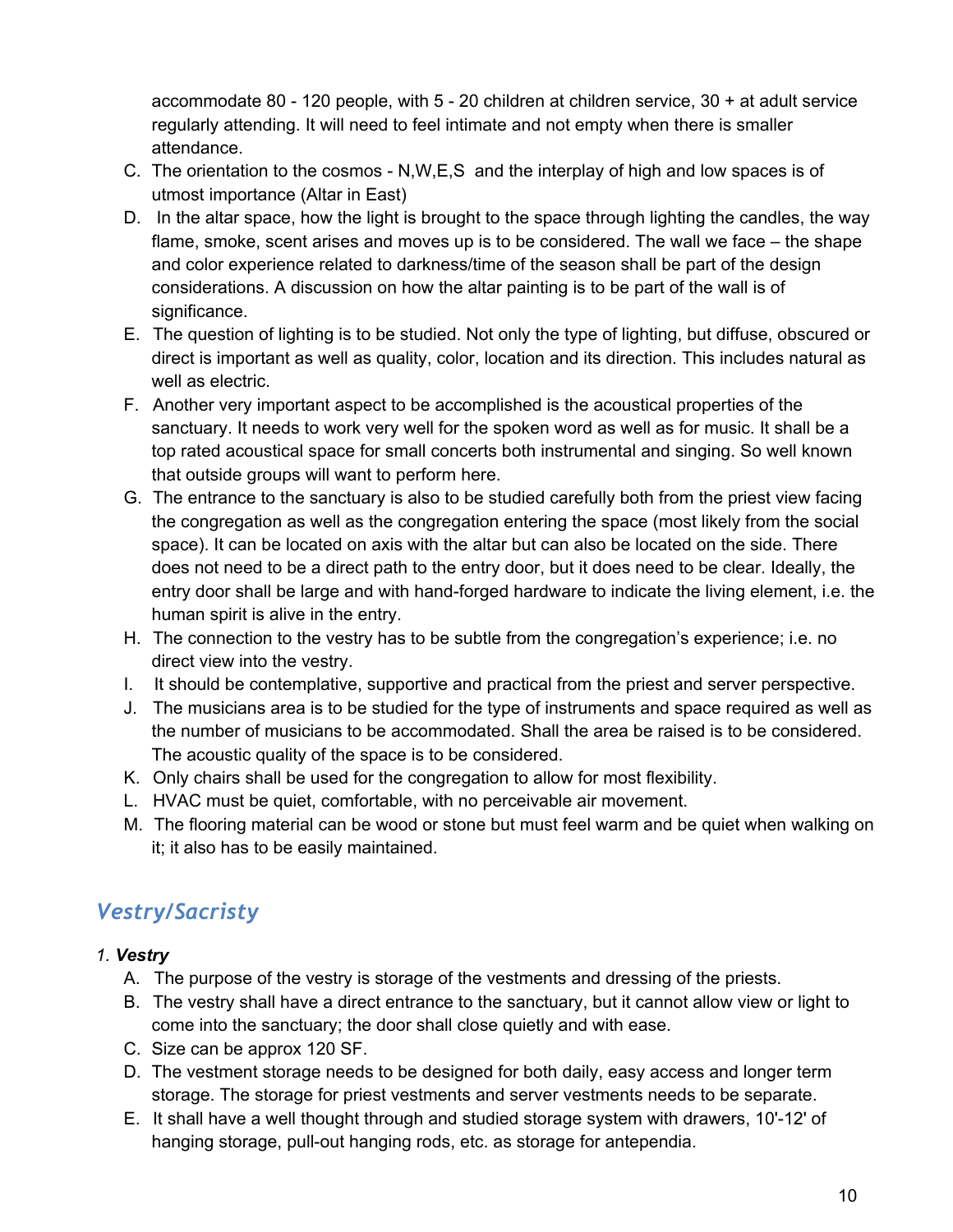- F. A space for ironing and hanging the vestments.
- G. A space for 5 chairs/or seating.
- H. It has to be sound and odor isolated (i.e. through HVAC or windows from social space or kitchen/coffee).
- I. There shall be indirect or high daylight no outside exposure.
- J. There shall be no hard floors but easy maintenance.
- K. It shall be located adjacent to the sacristy.

#### 2. *Sacristy:*

- A. The purpose of the sacristy is the preparation for the service by the priests and servers. The priests and servers need separate spaces. It shall be located adjacent to the sanctuary and vestry.
- B. The size can be approximately 60 SF.
- C. The priest needs a private, intimate space to gather inwardly. The space can be open visually but not exposed to foot traffic; it should have a meditative, prayerful quality, allowing quiet..
- D. The servers shall have a small area for their preparation.
- E. There shall be an altar flower preparation area with small sink if possible.
- F. There shall be a private access to a non-public bathroom.
- G. It has to be sound and odor isolated.(i.e. through HVAC or windows from social space or kitchen/coffee.
- H. There shall be indirect or high daylight no outside exposure.
- I. There shall be no hard floors but easy maintenance.

## *Music Performances/Theater Plays/Puppet Shows*

- 1. The location is still to be determined; a possible location for a stage is opposite of the altar/the other end of the sanctuary transforming the raised musician platform which will reorient the audience from the altar direction.
- 2. A sufficient space for an upright or grand piano stationed permanently.
- 3. Curtains, theater lighting, etc. will need to be incorporated.
- 4. An adjacent costume/storage room and preparation room is needed; the minimum size shall be 50 SF.
- 5. The design here shall be of high quality.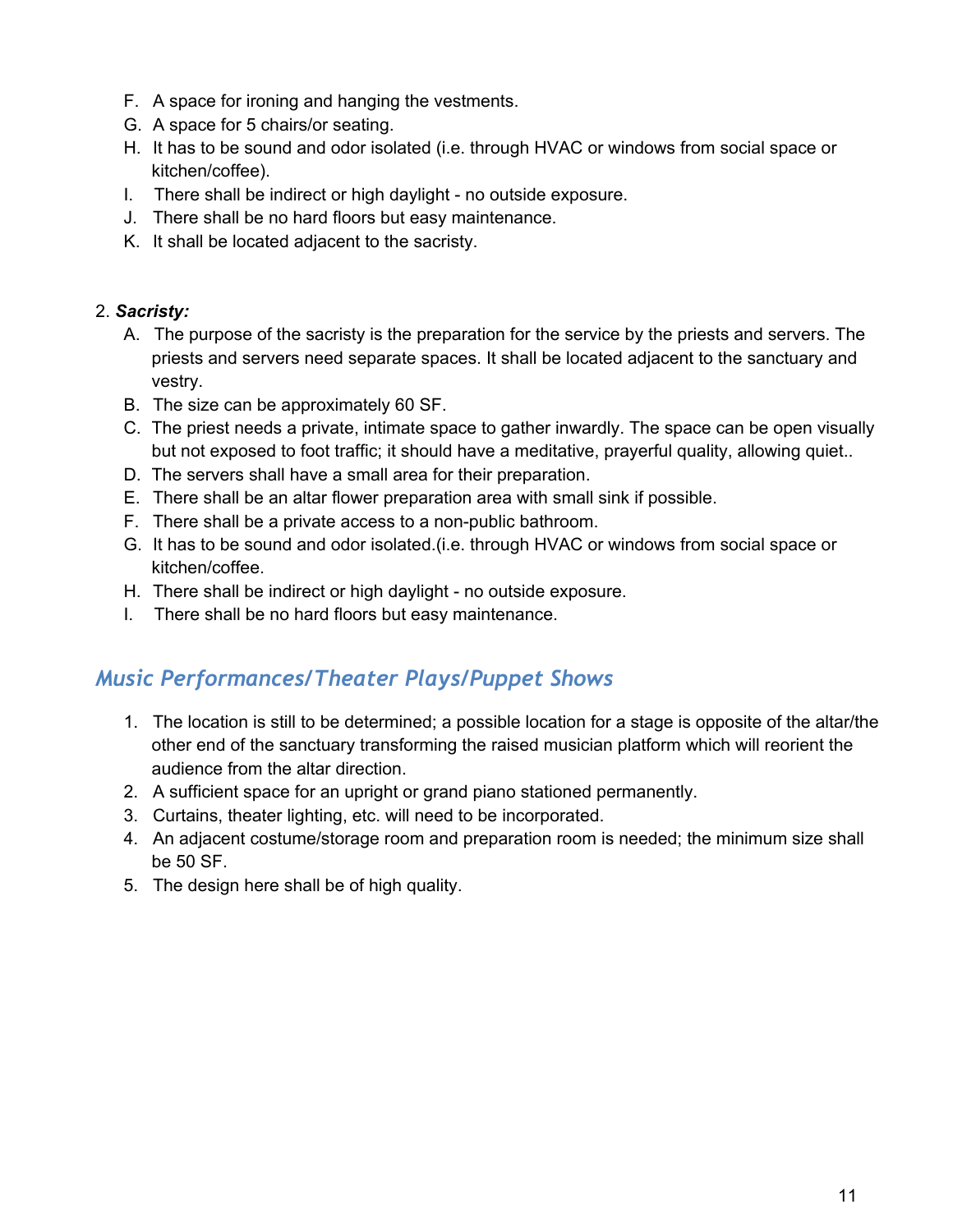# **BUILDING ADDITION LOWER LEVEL**

### *Consultation Room*

- 1. Location: could be on either level; Size: 75 SF.
- 2. It shall accommodate three chairs, a table, and a mini-altar.
- 3. Natural light and a connection to the outdoors is very important.
- 4. Providing privacy is a must both visually (at the entry/exit) and acoustically (conversation).
- 5. The path to the room shall be beautiful, graceful and calming.

## *Ante-vigil Space*

- 1. To serve for end-of-life work in the wider community.
- 2. Location: could be on either level; 80 SF.
- 3. It shall have an open, supportive quality.
- 4. It could double as a consultation room.

# *Vigil Space*

- 1. Location on either level; approximate size 160 SF.
- 2. An access to the sanctuary is desirable; less of an importance if it can also serve as a mini-chapel. If possible, a separate interior path that allows bypassing the social room is most welcomed. Also a separate path to a secondary exterior entrance is good.
- 3. Arriving to the vigil space via contemplative path that creates a neutral realm is very important. Perhaps it can go through a contemplative courtyard ( zen-like quality) that is visible from the inside of the vigil space.
- 4. A ramp from the parking area for casket rolling and handicap access is required.
- 5. The vigil space shall be of sufficient size to accommodate a casket and 12 20 people standing around it in a semi-circle.
- 6. Acoustic privacy is of utmost importance.

## *Kitchen*

- 1. The location can be on the lower level; approximate size minimum 150 SF, and it shall be close to an exterior door for bringing in supplies and taking out refuse.
- 2. Daylight is important as well as a connection to an herb garden.
- 3. An open design is desired to welcome activities and social interaction with generous storage. Separate areas shall be provided for cooking, baking utensils, pots, pans, dishes, utensils, and tablecloths for approx. 40 people, located so as not to interfere with cooking and food preparation area.
- 4. Appliances: double oven, standard refrigerator/freezer, dishwasher, reverse osmosis filter at sink (92 gallon capacity).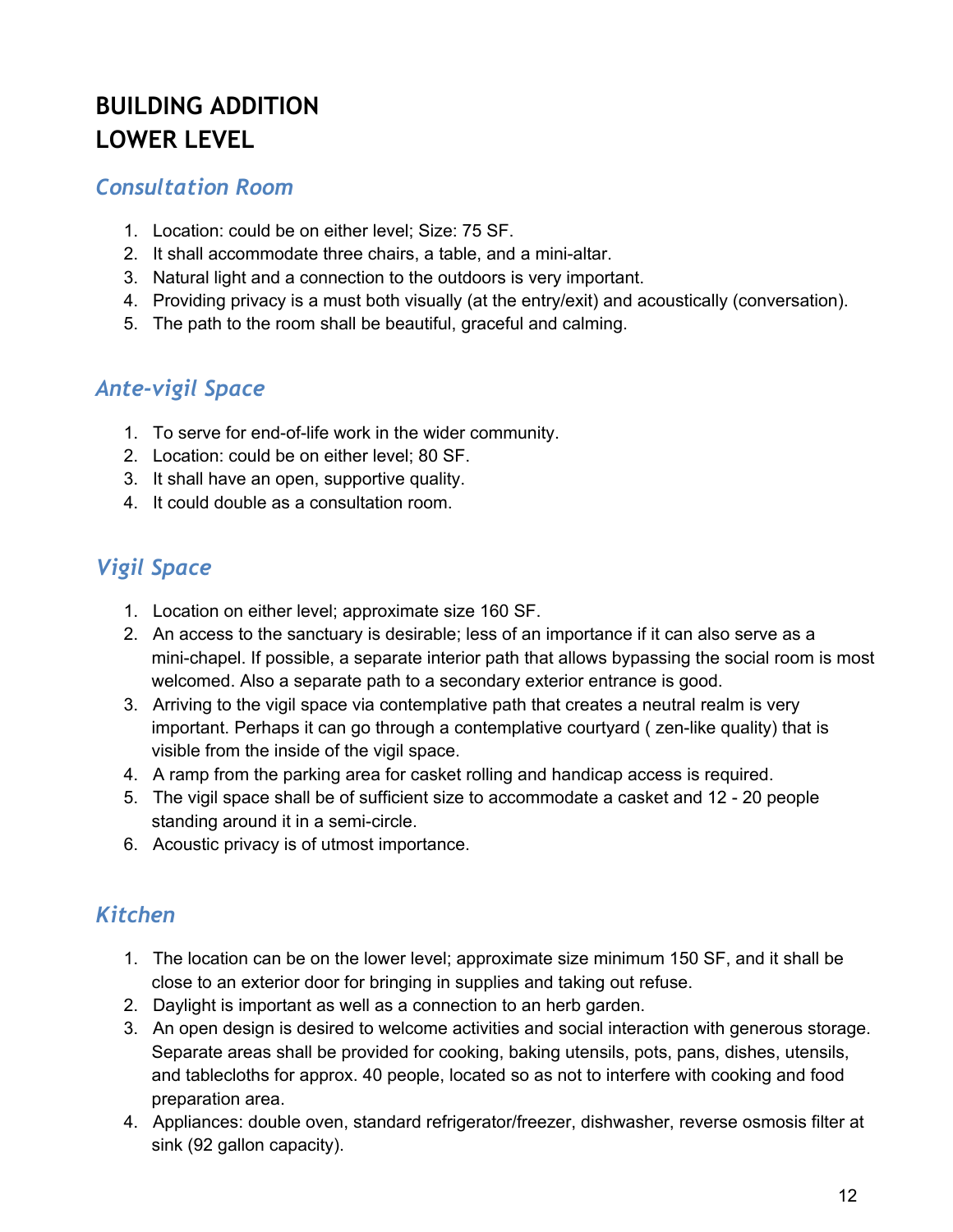- 5. A possible dumbwaiter for bringing food up to and dirty dishes down from social space.
- 6. It should be easy to maintain and clean.
- 7. A small seating area adjacent that can also serve as a cooking classroom.

### *Laundry Area*

- 1. Washer and dryer with adequate space for air drying vestments, table cloths, etc.
- 2. If possible, outside area for drying as well.

#### *Bathrooms*

- 1. Location: can be on the lower level.
- 2. Single use and multi-use; above minimum code requirements.
- 3. Family friendly, baby friendly.
- 4. Easy to maintain but have artistic design.
- 5. The youth area needs one full bath.

## *Children Area*

- 1. Location: lower level; minimum size 210 SF.
- 2. The purpose is to offer sunday school for school age children and other multi-purpose uses, such as childcare.
- 3. It needs access to kitchen/kitchenette and bathrooms that can be shared with the youth.
- 4. Providing daylight is very important.
- 5. There needs to be access to outdoors and a play area.
- 6. It shall have a welcoming, friendly, light-filled atmosphere.

## *Support Spaces*

- 1. Mechanical room as required; generous size; clean and functional.
- 2. Utility Room with slop sink.
- 3. Storage Space for additional items such as chairs, tables, long term storage, etc.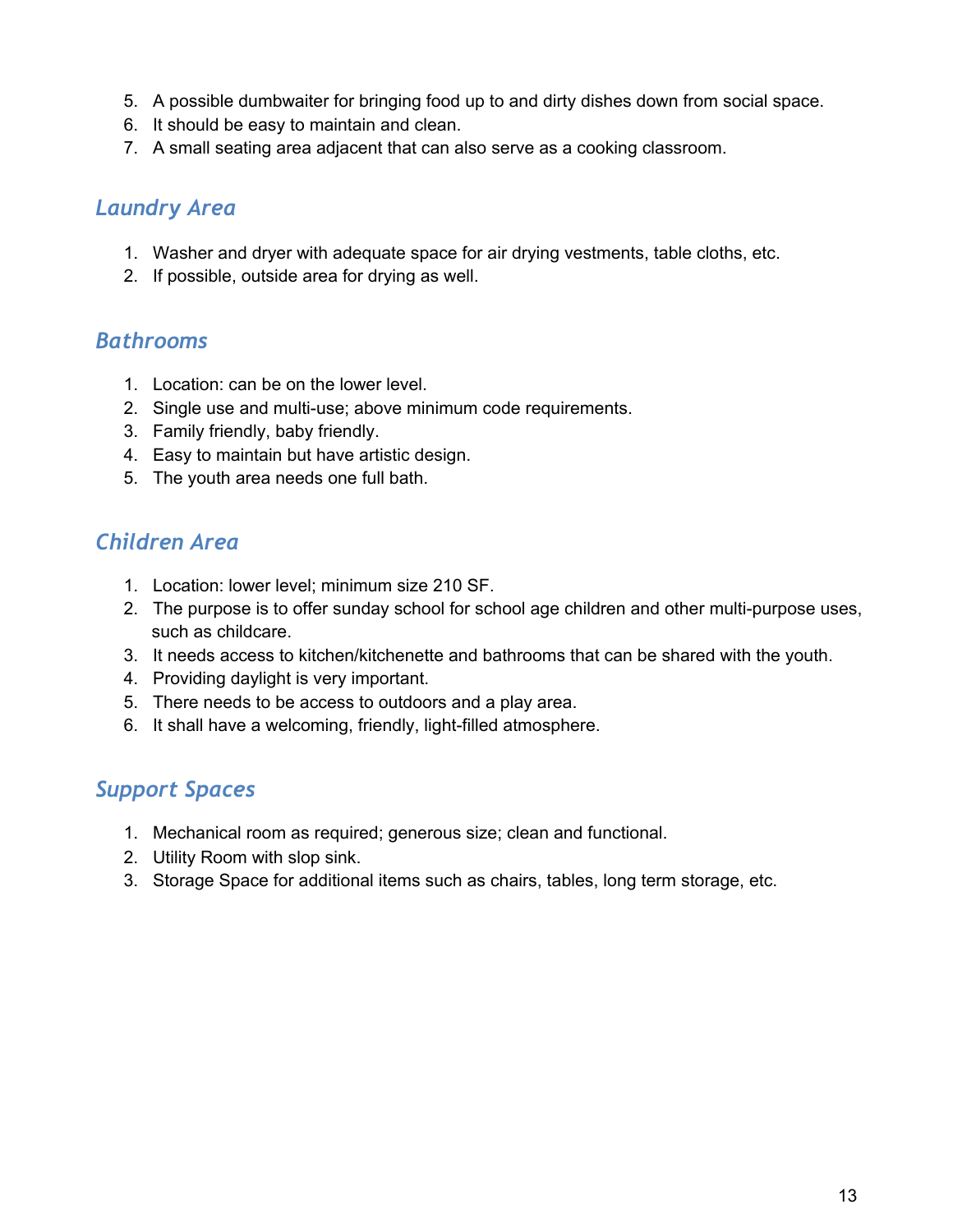# **EXISTING BUILDING PRESENT OFFICE SIDE UPPER LEVEL**

*Note: Existing residential side (right side) to remain priest housing.*

There shall be an interior connection to the addition

# *Church Office*

- 1. Size: 110 SF.
- 2. It shall accommodate: 1 desk, 1 copier, file cabinets, storage for office supplies, book shelves.
- 3. Sufficient separate document storage shall be considered.
- 4. Clear access by the community is important.

# *Priest Office*

- 1. Size: 90 SF.
- 2. It can also serve as a study and consultation room.
- 3. It shall accommodate: a desk, two chairs, shelving, file cabinet and storage.

### *Guest Room*

- 1. Size: 80 SF min.
- 2. The intended usage is for interns, guests short and long term.
- 3. It shall accommodate two single beds, a dresser, a desk with a chair and shelves.
- 4. A small clothes closet shall be provided.
- 5. Access to full bathroom is essential.

### *Existing Bathroom*

1. To be studied for adequacy of location and materials.